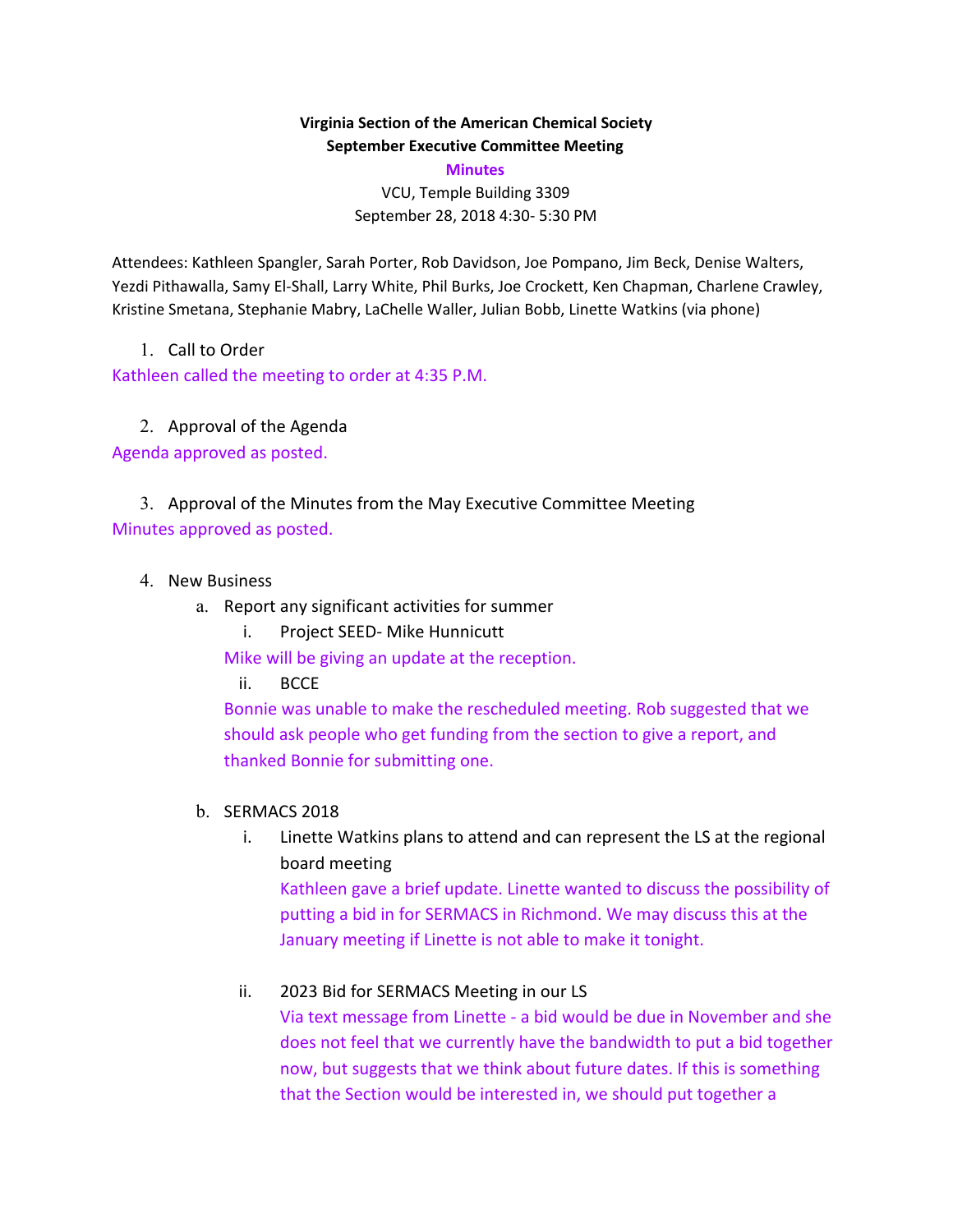committee, possibly to bid for 2024 or later. Kathleen suggested that this is something we could put into next year's strategic plan. Joe P. will share the paperwork from the last time we bid for the 2011 meeting (planning started in 2004).

#### c. 2018-2019 Monthly Meetings

1. Possibly a December meeting to discuss the Strategic Plan for 2019 Joe P. gave a summary of the remaining 2018 meetings. October - Mary Washington, November - Longwood. The Graham Lecture at UVa was cancelled due to the hurricane. Joe P. suggested that we invite Frank Gupton to a meeting as a speaker in 2019. Jim Demas has suggested a speaker for the April meeting.

Kathleen asked for some feedback about whether or not we need to revisit the Strategic Plan in December. Samy, Kathleen and Denise have discussed the Plan and what things might be completed or not have been followed up on. Planning in December is beneficial to incoming officers and allows for more discussion than there is time for in the January meeting. Joe P. and Samy will work together to plan the meeting, possibly early in December. Samy suggested Saturday Dec. 1 at 10:00 A.M. in Temple 3309 at VCU (possibly at Altria but Kathleen will check), and a WebEx or other online platform will be made available. Sarah will send a 'save the date' to the Executive Committee (and anyone else who is a champion) and an announcement will go into the November bulletin to indicate that the meeting will be open to any interested Section members.

#### d. Elections

Sarah and Kathleen are taking care of elections for next year. FLoor will be open for nominations tonight.

### e. Trustees report

Stephanie summarized her written report. She mentioned that the Trustees have made recommendations to Rob regarding the budget, including collecting receipts prior to disbursing funds, and they asked the Executive Committee to consider making some guidelines about what travel expenses are allowable so that the Treasurer is not left making the decision. Typically travel needs are reasonable but suggestions were made that we should have some guidelines to avoid issues in the futures. A lengthy discussion about Councilors' travel followed. Suggestions were made that the Councilors do most of the traveling and maybe they should get information from other Sections about others' guidelines. There are ACS guidelines for staff travel that might be a useful starting point. Linette (via phone) said she will try to find some data from the national ACS. Denise asked if someone would be the point person, and Rob offered to serve in that role. The officers (Treasurer) and the Councilors should work on this.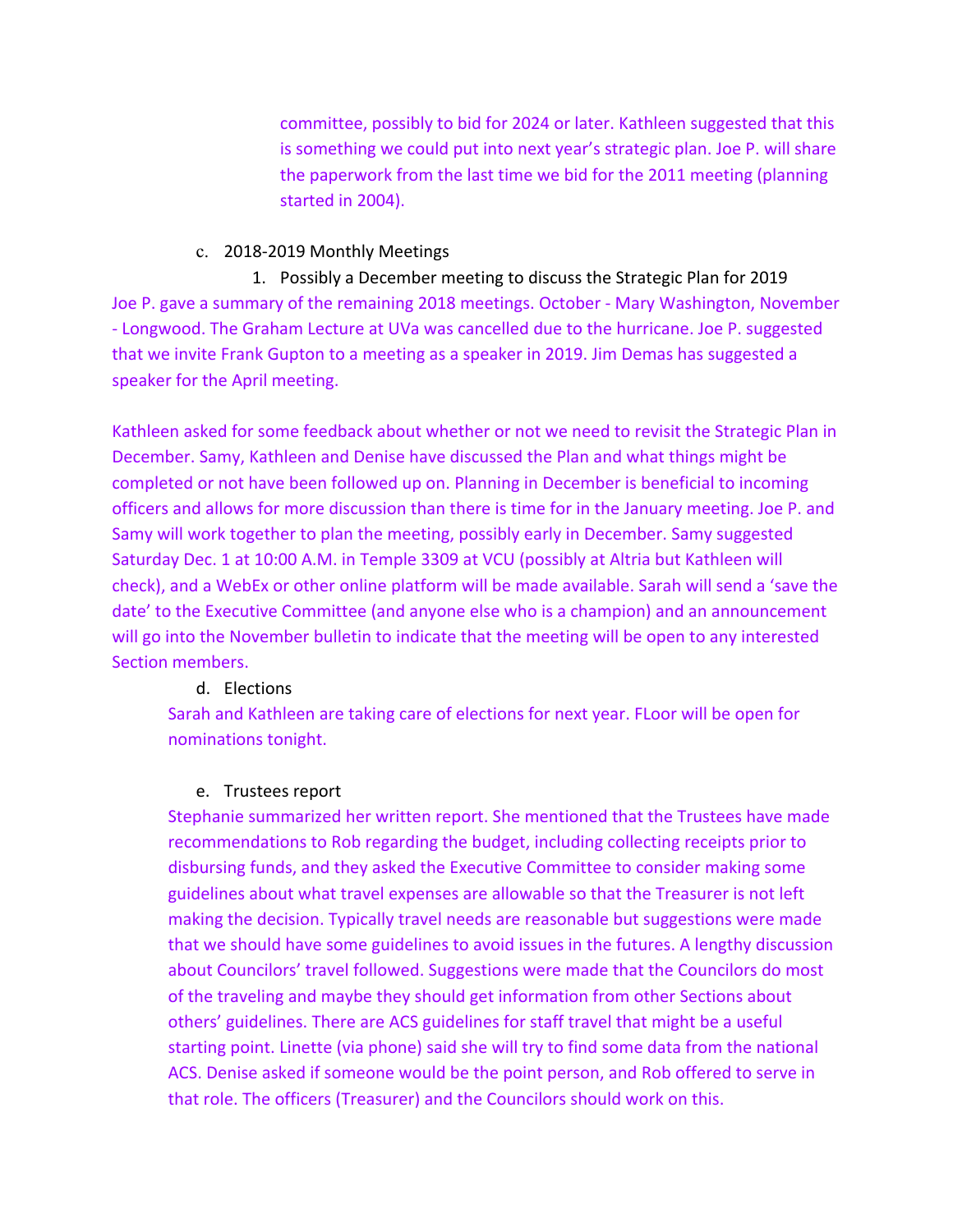## 5. Old Business

- a. Budget
	- i. Science Museum: propose that we sponsor \$2500 to the "Science after Dark: Slime night" for March 2019. \$1000 of this will carry over from 2018 (since we don't plan to give any money this year to the museum and we had originally planned to help sponsor Science on Tap for \$1000). Pfizer will co-sponsor at \$2500.

Denise shared a handout, and summarized the plan to have a co-sponsorship with Pfizer for Slime Night. This even typically reaches thousands of people which will give the Section lots of visibility in the community (it usually sells out). Pfizer has already written their \$2500 check. They do not need the money until next year, they only need a commitment. A motion was made and seconded to support this project. The motion passed. Denise asked for as much participation from the Section as possible.

Denise also shared that she has been nominated to be the Chair of the Education Committee for the SMV. She said she will be looking for many ways for the section to be involved.

## ii. \$2500 Pfizer Grant - guidelines for donations?

Kathleen asked for suggestions about how to use grants and donations. Phill suggested that the money gets earmarked for a specific activity so that a report can go back to the donors. Kathleen suggested that this should be a part of the Strategic Plan discussion in December. Members of the Executive Committee agreed. Some suggestions were made about what we could do with these donations. Examples: student awards to attend meetings, student research awards, teacher funding (AACT memberships, ACS memberships), etc. Kathleen asked Kristine to take the lead on coming up with some ideas about where the money could go and we can discuss in December and/or January. Denise suggested that the Section needs to be proactive about getting sources of funding coming in to support all of the activities that the Section wants to do. It might be useful to have a "funding committee" to write grants and solicit funding. This is something we can discuss further in December.

# iii. National Meeting and Councilors' updates

# 1. Travel expenses: Summary from Rob

Rob asked the committee to check over his draft "reimbursement form" and give him feedback. He hopes to implement it next year. He asked for first past budget requests for 2019 by mid-December. Send Rob an email.

6. Other reports requiring urgent updates or budget approvals